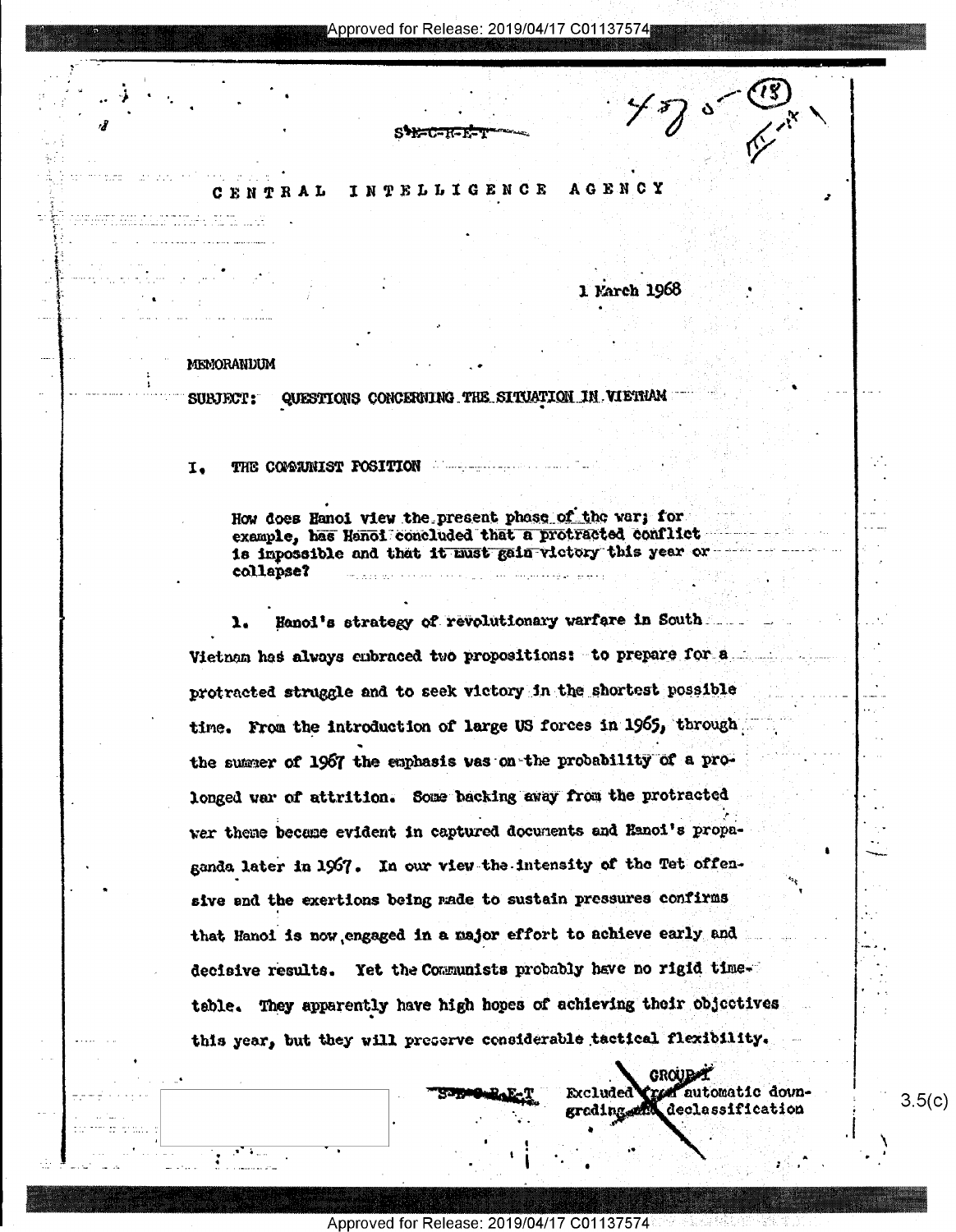It is still not altogether clear why the Vietnamese 2. Communists chose this course of action at this time. They certainly were not desperate or fearful of early collapse. A reconsideration of their capabilities to succeed in a long war may have been a contributing factor. And they probably regarded the balance of forces as sufficiently favorable to warrant a major and widespread offensive. The fact of Presidential elections in the US may have influenced their decision, and, of course, the tactical advantage of the Tet truce played a role in the immediate timing. In any case, it does not appear that they undertook the present offensive because they had concluded that protracted conflict was no longer feasible for them.

-E.C. D. Rugger

What are the capabilities of the NVA/VC forces to sustain their present offensive, and, if they choose to, continue a prolonged war thereafter?

There is no doubt that the Communists have already paid 3. a high price in the present offensive phase. They have not only lost manpower, but also quality resources such as the special units employed in the Tet attacks. Nevertheless, prior to Tet there was apparently a strenuous drive to bring units up to strength with new recruits and upgraded guerrillas. Complete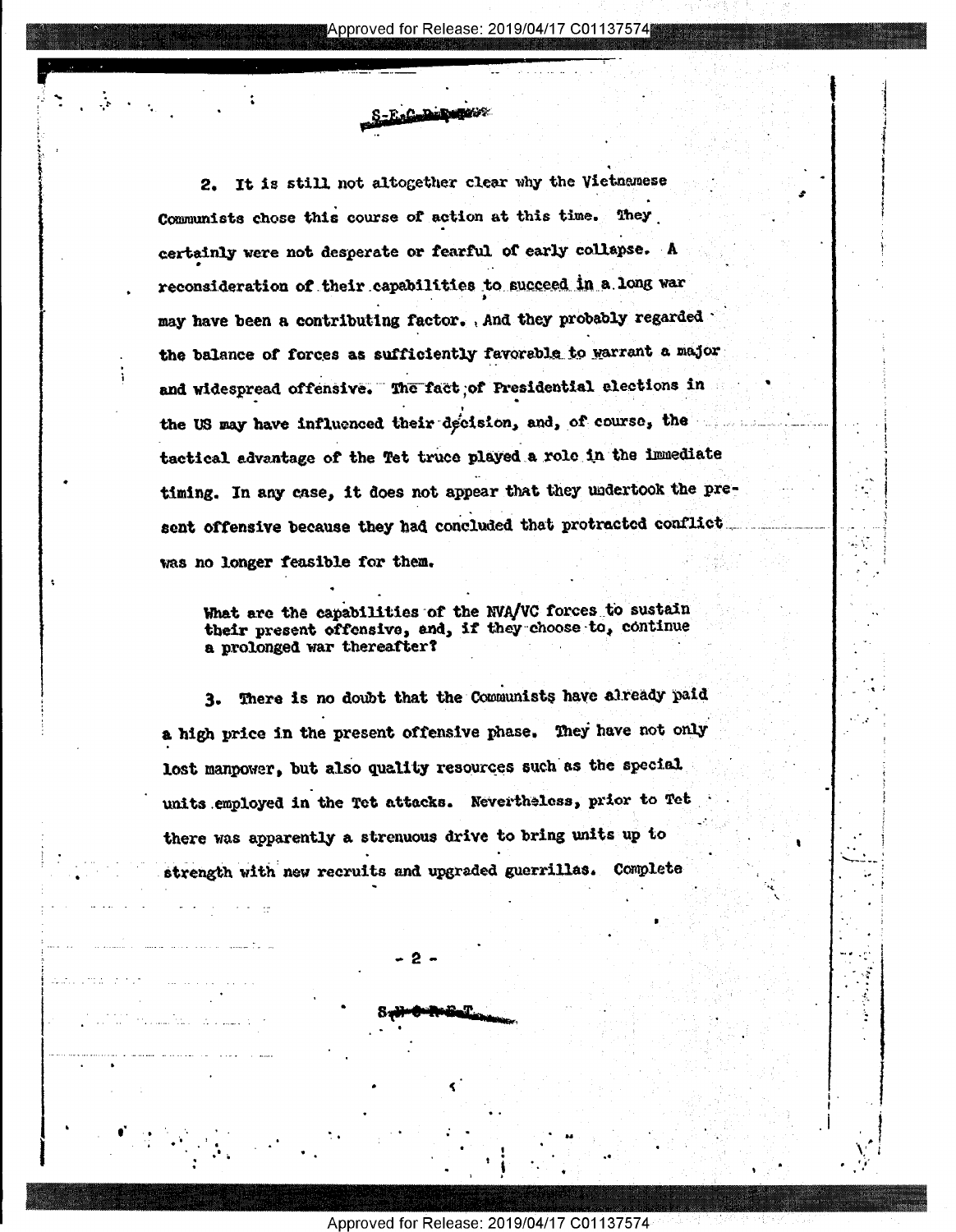guerrilla units also were merged with Local forces to form larger elements. Infiltration of replacements and units from the North has probably been heavier than previously believed. A part of the Main Forces have been withheld from major combat. Finally, an intensive effort to raise new levies is underway in the rural areas, where the Communists now enjoy fuller access. Thus, it is conccivable that the enemy's gross strength is not significantly lower now than it was in the latter part of 1967.

4. The Communist supply position might be a factor limiting combat capabilities in the next few months. Many forces are now deployed away from their bases at the end of longer lines of supply. Expenditures of ammunition and losses of equipment have been relatively high. These factors will be offset in some degree by the extraordinary stockpiling that evidently took place before Tet and by the increased availability of manpower in the countryside which will permit the continued portering of military supplies and food to VC/NVA forces.

5. While not strictly a matter of physical capability, the Communist position is much enhanced, for the time being at least, by their possession of the strategic initiative. Within limits this permits them to choose the time and place of combat and to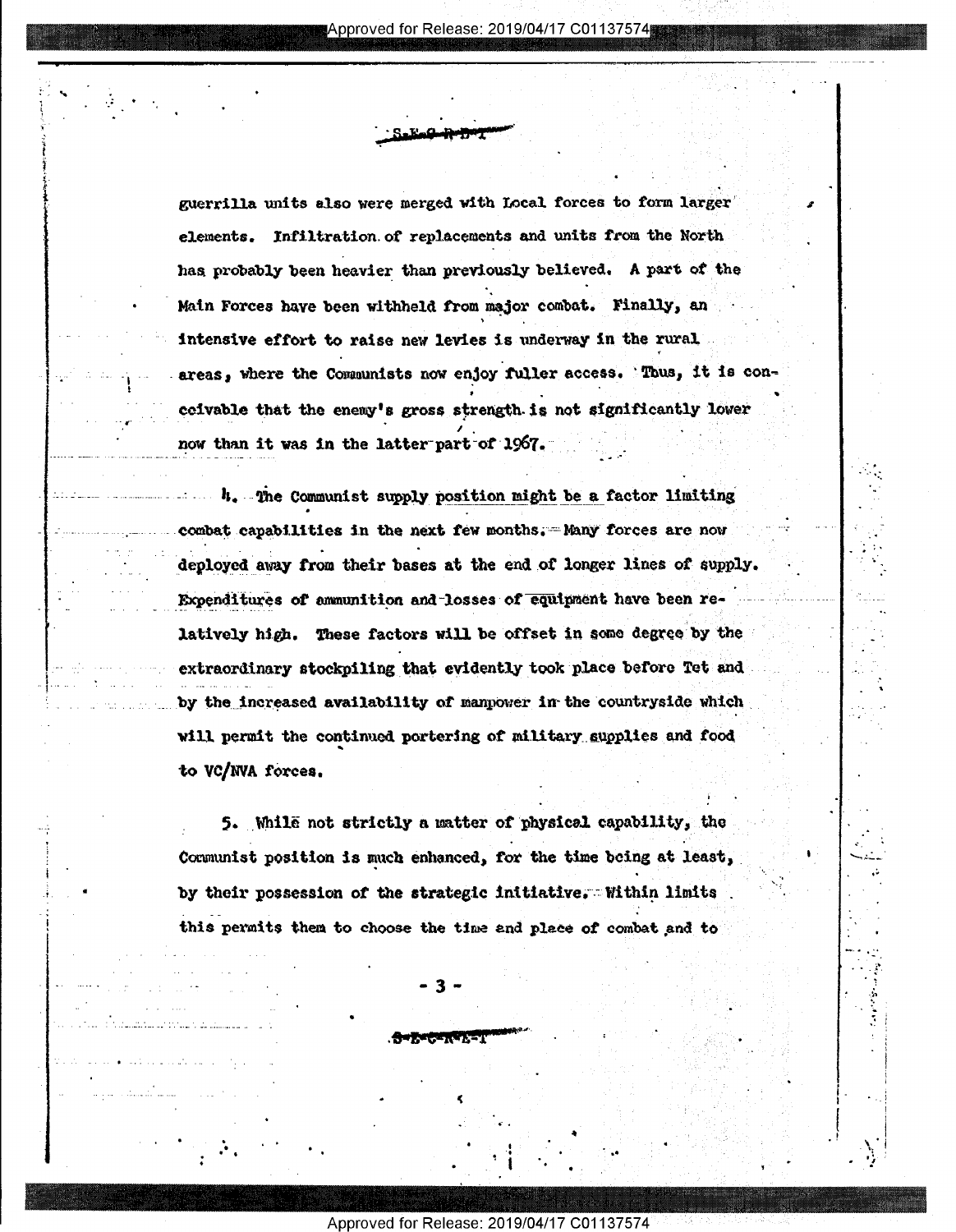$\bullet$  . The interaction of the contribution of the contribution of the contribution of the contribution of the contribution of the contribution of the contribution of the contribution of the contribution of the contributio

°

"

. .

~

S.

'2

keep US/ARVN forces pinned down and dispersed in static defense of many potential targets.

6. Accordingly, we believe that the NVA/VC forces have the capability to sustain a relatively high level of combat and occasionally to intensify it over the next several months, including rocket and mortar attacks on urban areas and military installations, major battles with US forces and assaults on selected cities. At the same time, the Communists will have resources to consolidate their hold on formerly pacified and contested axeas. ' A-  $\bullet$ .'

7. It is conceivable that the Communists regard the present campaign as so critical to the ultimate outcome of the war that they will commit their full resources to a maximum effort in the near term, even at risk of very high losses. But it is far more likely that they probably will not use their resources in such a reckless manner as to deny themselves the possibility of continuing the struggle well beyond the next several months.

 $\bullet$  (  $\bullet$  ) and the set of the set of the set of the set of the set of the set of the set of the set of the set of the set of the set of the set of the set of the set of the set of the set of the set of the set of the s

. .. .... .\_\_...

 $\bullet$   $\mathbf{A}$   $\bullet$  ( ) and ( ) and ( ) and ( ) and ( ) and ( ) and ( ) and ( ) and ( ) and ( ) and ( ) and ( ) and ( ) and ( ) and ( ) and ( ) and ( ) and ( ) and ( ) and ( ) and ( ) and ( ) and ( ) and ( ) and ( ) and (

\ .

I

 $\blacksquare$  . The contract of the contract of the contract of the contract of the contract of the contract of the contract of the contract of the contract of the contract of the contract of the contract of the contract of the

Approved for Release: 2019/04/17 C01

. , and the contract of the contract of  $\mathcal{O}(100)$  . The contract of the contract of the contract of the contract of the contract of the contract of the contract of the contract of the contract of the contract of the cont

 $\blacksquare$ 

. On the contract of the contract of the contract of the contract of the contract of the contract of the contract of

 $\mathcal{L} \subset \mathcal{L}$  , and the set of the set of the set of the set of the set of the set of the set of the set of the set of the set of the set of the set of the set of the set of the set of the set of the set of the set of

 $\ddot{\phantom{0}}$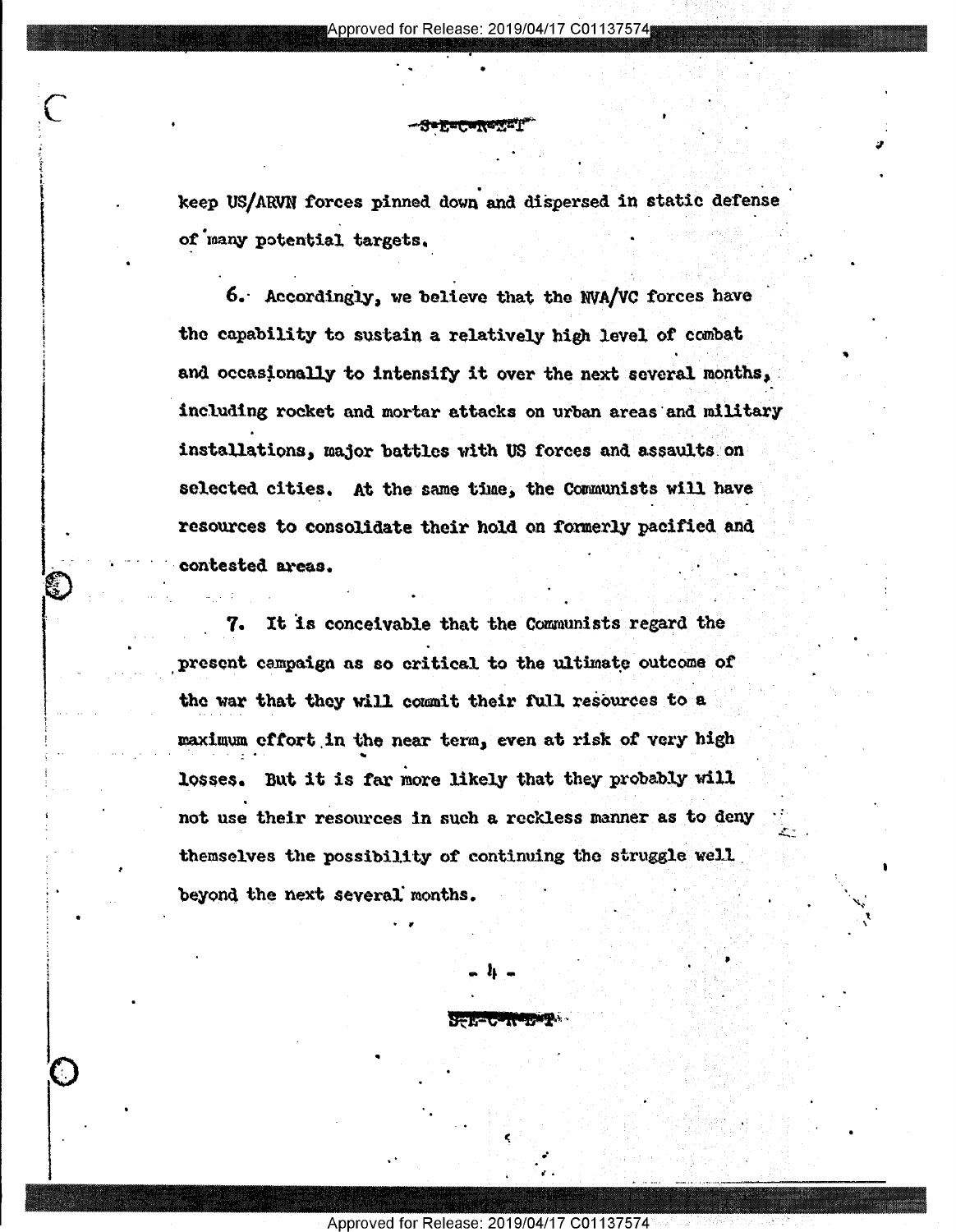What is the Communist attitude toward negotiations: in particular how would Hanoi deal with an unconditional cessation of US bombing of NVN and what would be its terms for a settlement?

The Communists probably still expect the war to end 8. eventually in some form of negotiations. Since they hope the present military effort will be decisive in destroying the GVN and ARVN, they are not likely to give any serious consideration to negotiations until this campaign has progressed far enough for its results to be fairly clear.

If, however, the US ceased the bombing of North Vietnam -9. in the near future, Hanoi would probably respond more or less as indicated in its most recent statements. It would begin talks fairly soon, would accept a fairly wide ranging exploration of issues, but would not moderate its terms for a final settlement or stop fighting in the South.

In any talks, Communist terms would involve the establish-10. ment of a new "coalition" government, which would in fact if not in appearance be under the demination of the Communists. Secondly, they would insist on a guaranteed withdrawal of US forces within some precisely defined period. Their attitude toward other issues would be dictated by the degree of progress in achieving these two primary objectives, and the military-political situation then obtaining in South Vietnam.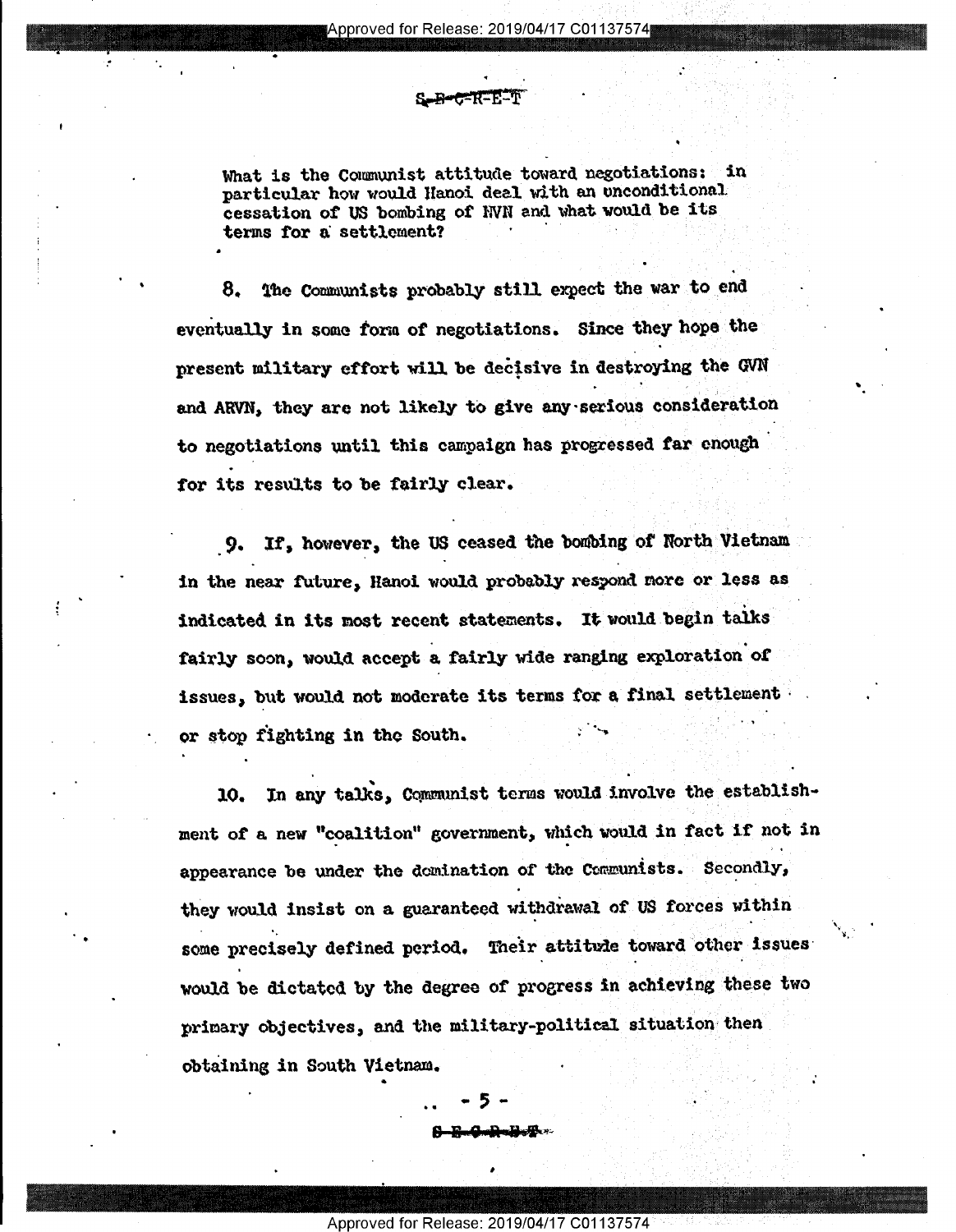Cessation of bombing and opening of negotiations 11. without significant Communist concessions would be deeply disturbing to the Saigon government. There would be a real risk that the Thieu-Ky regime would collapse, and this would in fact be part of Hanoi's calculation in accepting negotiations.

# THE OUTLOOK

What is the likely course of events in South Vietnam over the next 10 months, assuming no change in US policy or force levels?

12. In the assumed circumstances a total military victory by the Allies or the Communists is highly unlikely in the next 10 months. It is manifestly impossible for the Communists to drive US forces out of the country. It is equally out of the question for US/GVN forces to clear South Vietnam of Communist forces. It is possible, however, that the overall situation in this period will take a decisive turn.

13. We think it unlikely that this turn could be in the US/GVN To be sure, Communist forces are now exposed to aggressive favor. counteraction, their supply lines are extended, and some base areas may be vulnerable. Morale may be poor in some of the units which have suffered heavy losses. But we see no

Approved for Release: 2019/04/17 C01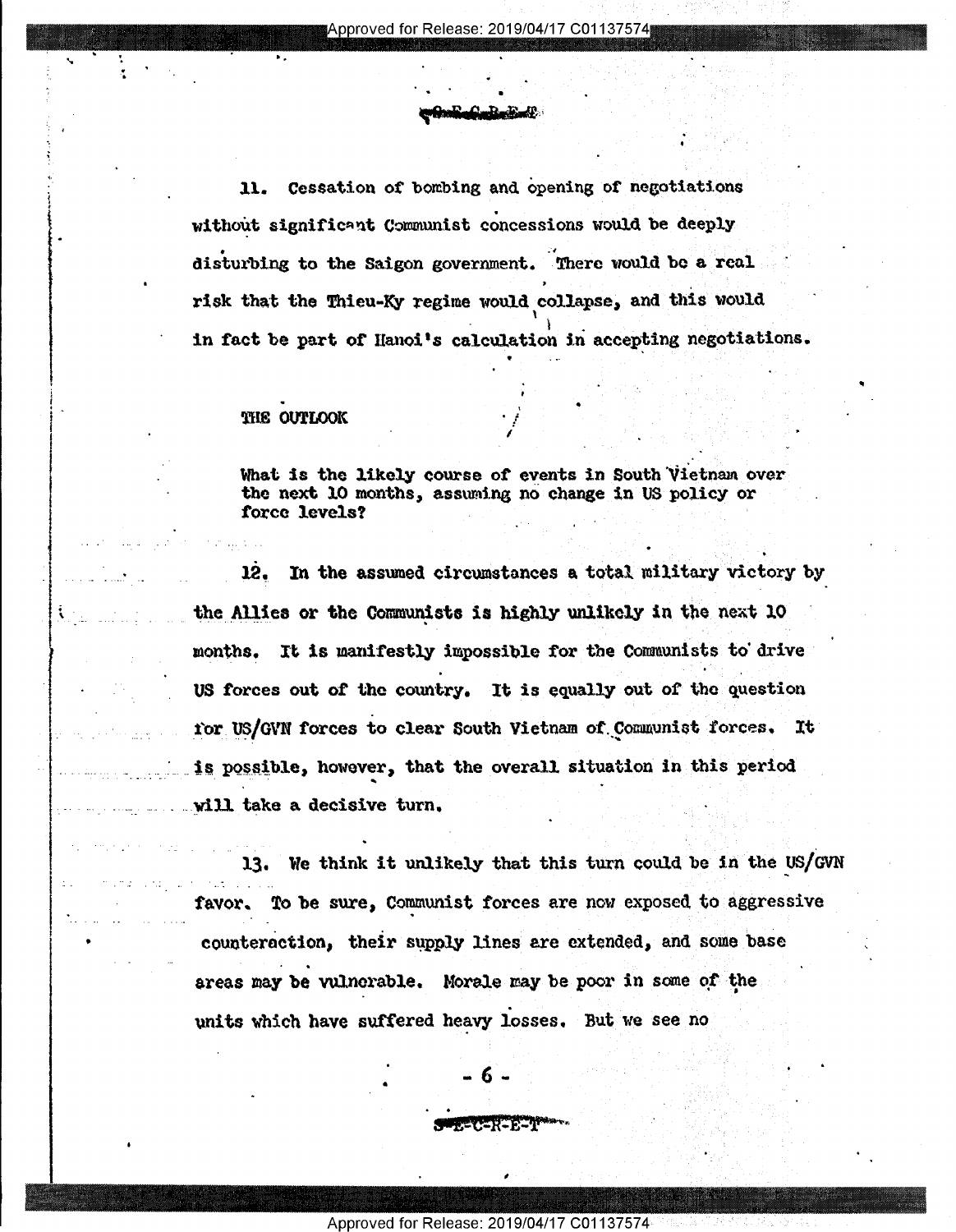evidence yet that the GVN/ARVN will be inspired to seize the initiative, go over to the attack, exploit the Communist vulnerabilities, and quickly regain the rural areas. We doubt they have the will and capability to make the effort.

Far more likely is an erosion of the ARVN's morale 14. and effectiveness. We do not believe that the GVN will collapse, or that the ARVN will totally disintegrate. But there is a fairly good chance that Communist pressures will result in a serious weakening of the GVN/ARVN apparatus and an end to its effective functioning in parts of the country. In these circumstances, virtually the entire burden of the war would fall on US forces.

The Communists too will be weakened by further 15. offensive efforts. Losses will be heavy, combat effectiveness will be lowered, and morale will be damaged by the failure to achieve a complete victory. Even though their situation vis-avis the ARVN will be strong, their forces will probably not be in a position to register decisive advances unless they radically escalate the war by an all-out invasion.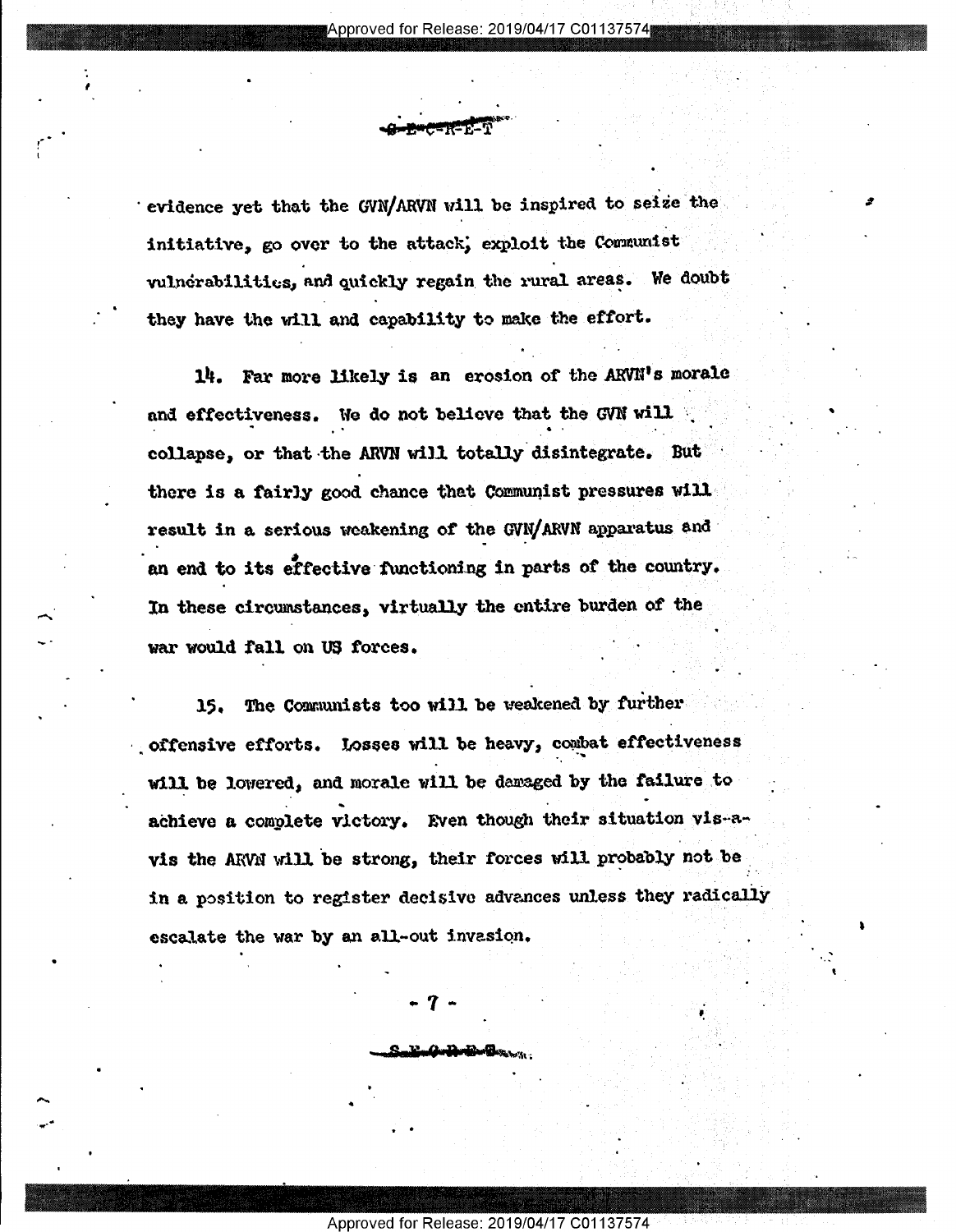16. In sum, there is a high risk that both the ARVN and GVN will be seriously weakened in the next months, and perhaps decisively so. Our best estimate is that in the assumed circumstances the overall situation 10 months hence will be no better than a standoff.

# REACTIONS TO US COURSES OF ACTION

the likely NVA/VC strategy over the next What is months if US forces are increased by 50,000, by 100,000, or by 200,000?

17. We would expect the Communists to continue the war. They still have resources available in North Vietnam and within South Vietnam to increase their troop strength. Their strong logistical effort and their ability to organize and exploit the people under their control in the South enable them to counter US increases by smaller increases of their own. Over a ten-month period the Communists would probably be able to introduce sufficient new units into the South to offset the US maneuver battalion increments of the various force levels given above.

18. We cannot foresee the outcome of future combat resulting. from the increase in US forces. The Communists would probably

Approved for Release: 2019/04/17 C01137574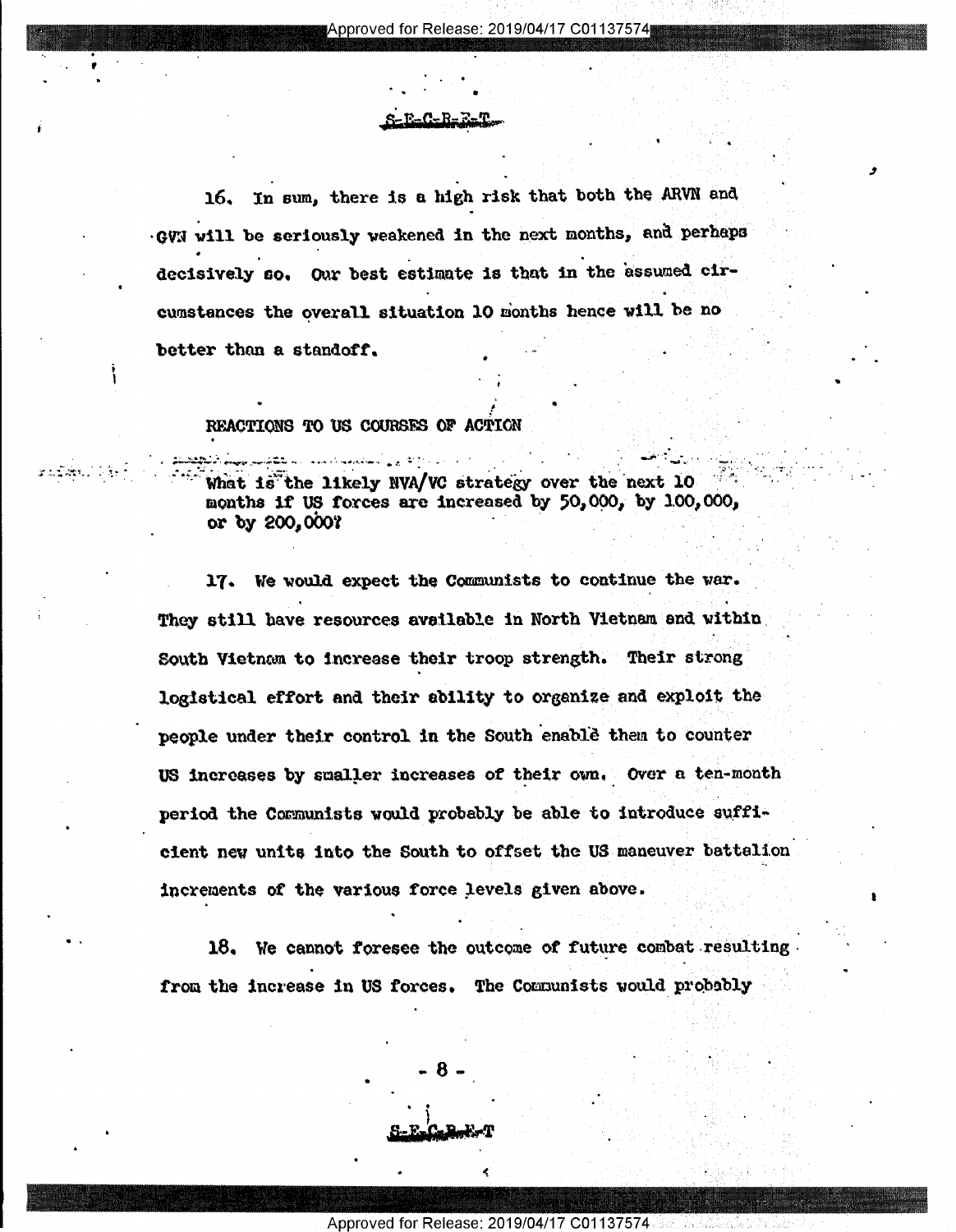have to modify their current tactics, especially if the US increments were large enough to permit the formation of a strategic reserve as well as providing for the partial relief of the ARVN. In some places, they would retreat from the urban areas, trying to hold as much as possible of the countryside.

19. The prospect of heavy US reinforcements might persuade Hanoi to gamble on an all-out invasion from the North to seize Northern I Corps before reinforcements could be committed. **It** is also possible that the Communists would greatly expand their military pressures in Laos. The purpose of such a move would be to draw off US forces from South Vietnem, and to indicate that, unless the war was ended, the US faced a continued expansion of its commitment.

20. We would not expect the addition of any given number of US troops to change the policy or attitude of the USSR or China. Both would be willing to increase assistance in weaponry and Peking would offer more manpower for North Vietnam. Both would be concerned that the US would still be frustrated and would eventually be led to invade North Vietnam. But neither China nor the USSR would be likely to enter the war in response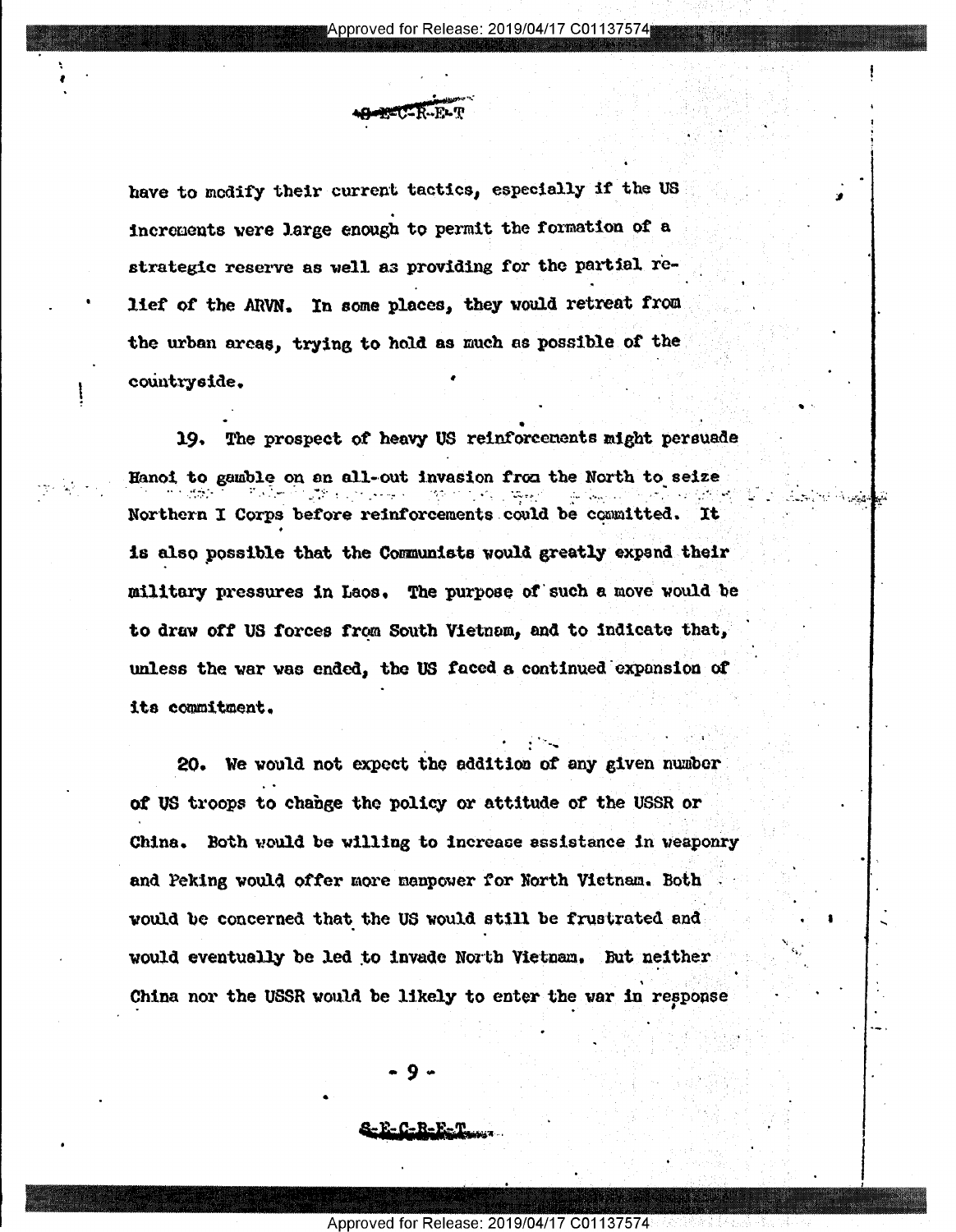to a US buildup, and neither would be likely to take drastic diversionary moves outside of Vietnam.

(CR) 20

The general international climate would certainly 21. worsen for the US. There would be greater apprehension that the war in Vietnam would inevitably expand to the point of a US conflict with China, and perhaps even with the USSR. Many countries would blame the US for not trying to negotiate with International pressures for an end to the fighting Hanoi. would increase. At the same time, some US allies in Asia would be relieved that the US chose to reinforce rather than accept an unfavorable political settlement.

> What is the likely Communist reaction to a change in US strategy toward greater control over population centers, with or without increased forces?

In general the Communists would view this move as a 22. success for their strategy. Their tactical response in such circumstances would depend mainly on the nature of US enclaves. If these were fairly large and embraced much of the outlying countryside, the Communists would believe them to be porous enough to infiltrate and harass, much as they are doing now. If the defensive perimeters were fairly solid, however, the

- 10 -

dialistik